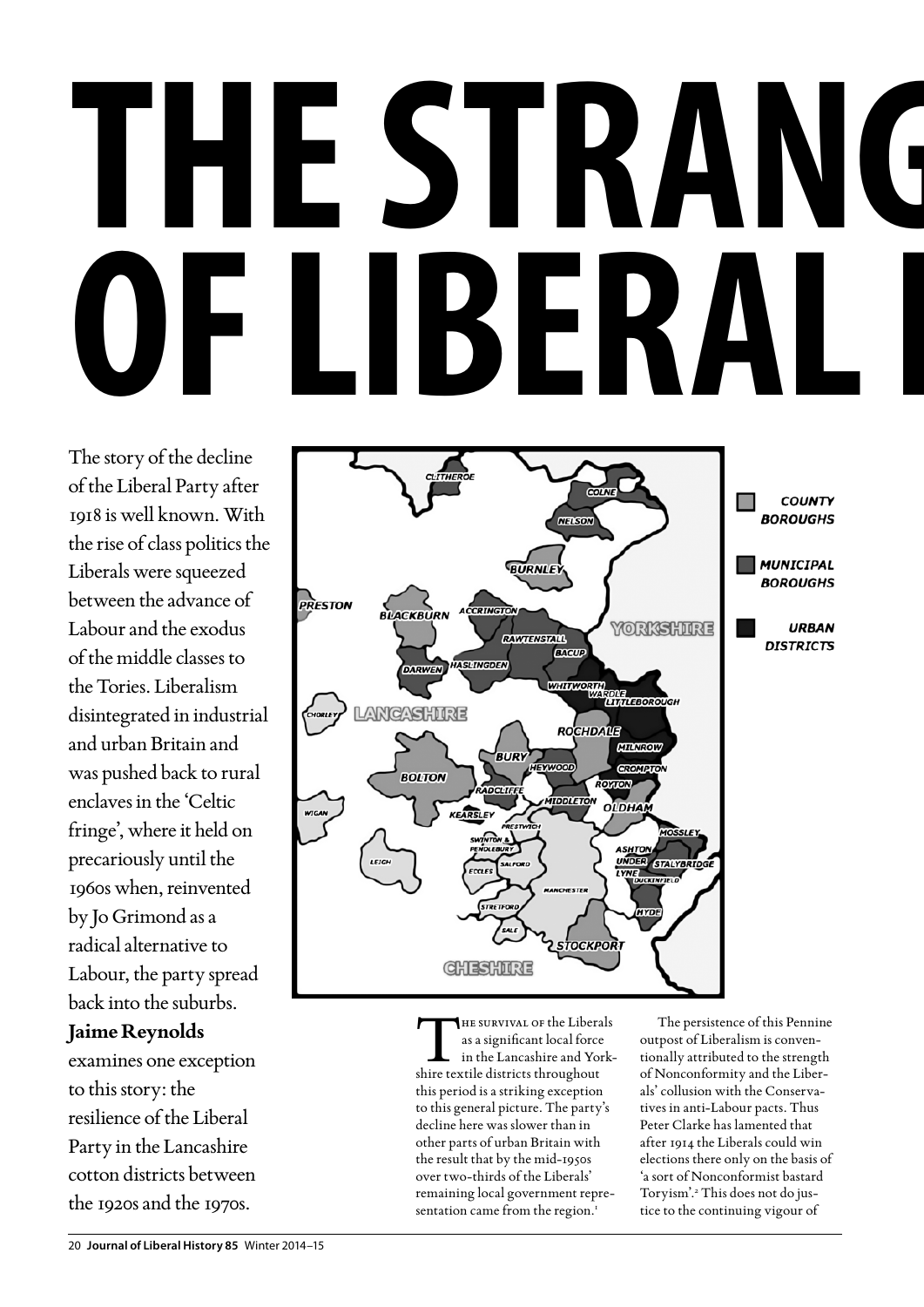## **The Strange Survival ICASHIRE**

Pennine Radicalism which, at least until 1945 and in some places later, amounted to a third force in the politics of the northern industrial heartland. It continued to play a prominent part in the political leadership of the region and remained deeply embedded in the local social and economic structure. It articulated a distinctive political outlook that influenced the development of all three major parties.

The academic literature on Lancashire Liberalism that is so rich for the period before 1914 – notably Clarke's seminal Lancashire and the New Liberalism<sup>3</sup> – is almost totally lacking for the period after the First World War. In the dominant class-based left–right interpretation, the Liberals are dismissed as an irrelevant and outmoded relic of the past. Far more has been written about tiny and electorally insignificant groups on the political extremes. Even Liberal historians have generally confined their interest to the intellectual influence on the national party of a few prominent northern intellectuals such as Ernest Simon, Ramsay Muir and Elliot Dodds, ignoring the significance of the resilient Liberal grassroots in the mill towns. But in order to understand properly the nature of the party in the years of decline it is essential to understand more about its social and economic underpinning and the story of the many hundreds of local activists who sustained it in its northern redoubt.

This article is intended as a corrective to this neglect. It makes use particularly of the increasing

availability of digital sources<sup>4</sup> on local history to map the main contours and character of the Liberal stronghold in the Lancashire cotton districts. For reasons of space, other parts of Lancashire including most of the Manchester conurbation as well as the West Riding of Yorkshire are not covered in detail. Future articles will look at these areas in depth. The time span examined is from the end of the First World War until the reorganisation of local government in 1974.

#### **Electoral trends in Lancashire**

In parliamentary general elections – apart from a couple of blips in the 1920s – at national level the Liberals declined steadily from their landslide victory in 1906, through a series of crashes at the general elections of 1918, 1924, 1931, 1935 and 1950, down to a low point in 1957 when they held just five seats at **Westminster** 

The parliamentary election figures for Lancashire paint the same picture. In 1906 the Liberals and their allies won fifty-four seats in the region to the Conservatives' sixteen. By December 1910 they had thirty-nine seats to the Tories' thirty-two.<sup>5</sup> At the 1918 general election only nine Coalition and one Asquithian Liberal were returned. The Liberals' high-point after the First World War was 1923 when they won twenty-six seats in the region, but by 1929 they were down to six, and in 1931 only Herbert Samuel in Darwen and Graham White in Birkenhead East remained. Darwen was lost in 1935

**The persistence of this Pennine outpost of Liberalism is conventionally attributed to the strength of Nonconformity and the Liberals' collusion with the Conservatives in anti-Labour pacts.**

and thereafter the Liberals secured only isolated victories. White held his seat until 1945; Arthur Holt sat for Bolton West from 1951 to 1964 thanks to a pact with the Tories; Michael Winstanley represented Cheadle from 1966 to 1970; and Cyril Smith gained Rochdale at a by-election in 1972. The steady national decline to the 1950s was mirrored in the pattern of Liberal candidatures in the region and the falling average of votes they received.

Labour advanced in Lancashire in the same period. In 1906 it held a dozen seats, all of them in alliance with the Liberals. In 1918 Labour won fourteen seats, but only one of these was in new territory; it had held all the others at some time before 1918. By 1923 – the year of the first minority Labour government – Labour reached twentythree seats, still behind the Liberals. Their gains were concentrated in unionised working-class constituencies in Manchester, Salford and the South Lancashire heavy industrial belt. In 1929 they broke into previously Liberal textile areas such as Accrington, Mossley, Rochdale, Rossendale and Stalybridge & Hyde winning forty seats. However in the 1931 crisis election Labour collapsed to just five seats and recovered only to fifteen in 1935. These were essentially the core seats they had won in 1918 and before. Labour had to wait until the 1945 landslide to repeat and go beyond the point they had achieved in 1929, winning fifty-two seats, including a number in middle-class suburbs where the Liberals had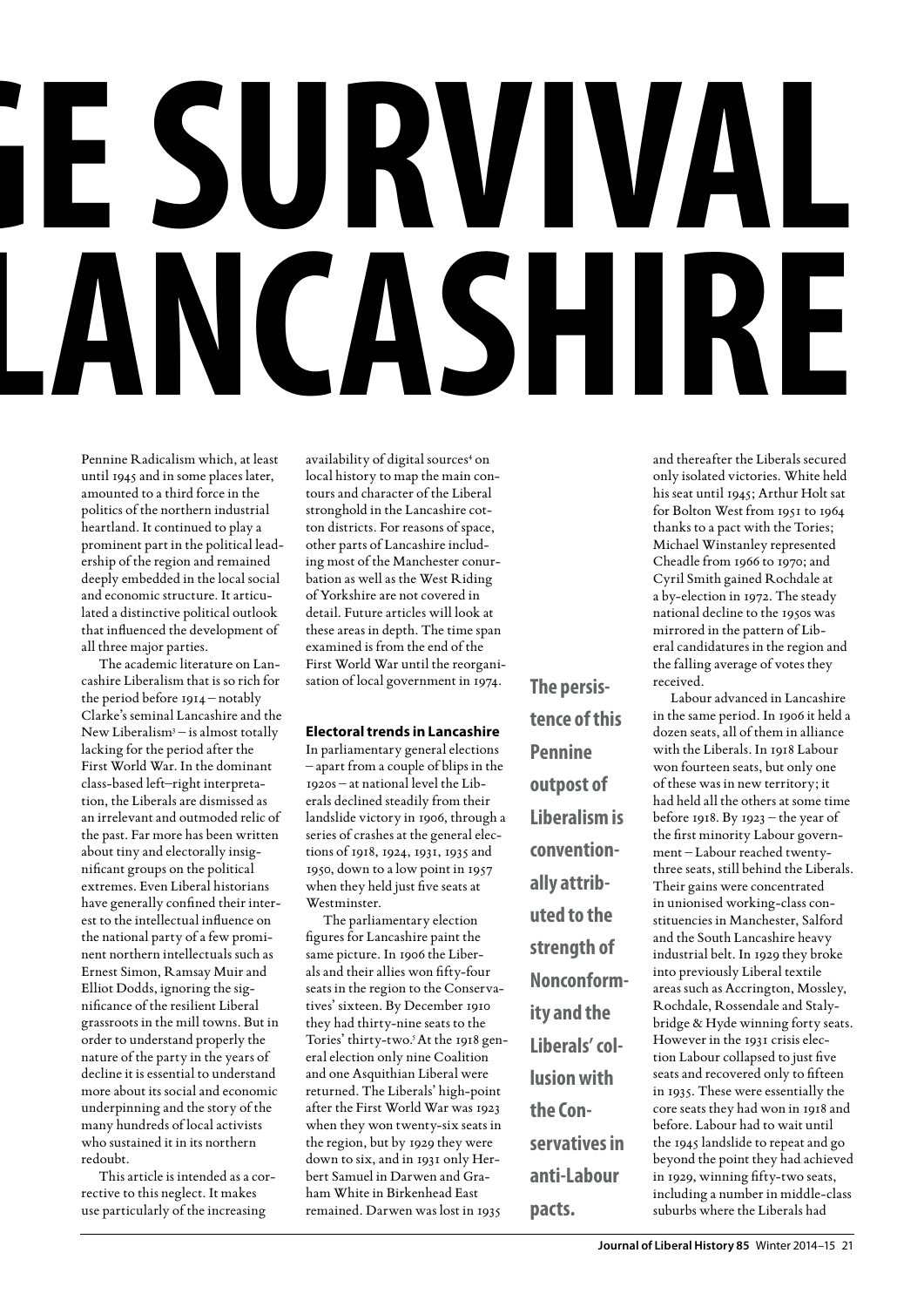previously been strong.6 Thus, far from being a relentless advance, Labour expansion was largely confined to its working-class unionised strongholds apart from the leap forward of 1929 which was soon reversed, and that of 1945 which marked a more permanent shift.

The Conservatives were by far the dominant party in Lancashire parliamentary elections, apart from 1906–10 and 1945. Even in bad years such as 1923 or 1929 they won more seats than either the Liberals or Labour.7 In their good years, such as 1924 or 1935, their lead was overwhelming.<sup>8</sup> It was only in the early 1950s that Labour replaced them as the leading party in Lancashire.

At local government level, the trends were broadly similar. In Lancashire, as nationally, Labour's progress fluctuated. Its advances were in 1919, in the second half of the 1920s, the mid-1930s, and especially in 1945–6 and 1952–4 when Labour established majorities in many boroughs, which it maintained through to the later 1960s. In the intervening years it lost ground. The Conservatives made sweeping gains in 1967–9 followed by almost as sharp a swing back to Labour in 1970–2 when the last elections were held before local government reorganisation in 1974. (See Table 1.)

The Liberals – ignoring those who stood as Independents – held more than 20 per cent of seats through the 1920s and still held a seventh of the total at the end of the 1930s. Their decline accelerated after 1945 and into the early 1950s. There were some signs of revival even before Jo Grimond became leader in 1956, followed by more wins in 1957–8 and a surge in 1962–3 when sweeping gains were made at the expense of the Conservatives. These successes were reversed almost everywhere in Lancashire in the mid-1960s. In a few boroughs the Liberals benefited from the swing against Labour in the late 1960s, but in most places the party was heading in reverse at the beginning of the 1970s. By 1972 it was in a weaker overall position than fifteen years before.

#### **Electoral patterns in the cotton districts**

The data above cover the whole of Lancashire and hide the extent to which – apart from pockets of

| Table 1: Percentage of Lancashire county borough and municipal borough seats held by party <sup>9</sup> |         |              |        |       |  |  |  |  |  |
|---------------------------------------------------------------------------------------------------------|---------|--------------|--------|-------|--|--|--|--|--|
|                                                                                                         | Liberal | Conservative | Labour | Other |  |  |  |  |  |
| 1921                                                                                                    | 28.2    | 48.4         | 16.0   | 7.3   |  |  |  |  |  |
| 1929                                                                                                    | 21.0    | 40.6         | 29.0   | 9.4   |  |  |  |  |  |
| 1938                                                                                                    | 14.1    | 41.0         | 27.7   | 17.2  |  |  |  |  |  |
| 1947                                                                                                    | 9.0     | 44.2         | 37.7   | 9.1   |  |  |  |  |  |
| 1957                                                                                                    | 6.1     | 39.5         | 50.6   | 3.8   |  |  |  |  |  |
| 1963                                                                                                    | 11.9    | 31.7         | 52.2   | 4.3   |  |  |  |  |  |
| 1972                                                                                                    | 5.7     | 38.0         | 54.0   | 2.3   |  |  |  |  |  |

**Table 2: Percentage of county borough and municipal borough seats held by party in cotton districts**

|      | Liberal | Conservative | Labour | Other |
|------|---------|--------------|--------|-------|
| 1921 | 39.3    | 46.5         | 11.3   | 2.8   |
| 1929 | 32.4    | 41.8         | 21.8   | 4.1   |
| 1938 | 27.2    | 45.7         | 23.7   | 3.4   |
| 1947 | 17.2    | 42.6         | 37.3   | 2.9   |
| 1957 | 9.4     | 37.5         | 52.6   | 0.5   |
| 1963 | 16.2    | 27.2         | 54.7   | 1.9   |
| 1972 | 6.5     | 35.5         | 56.6   | 1.4   |

support in the seaside resorts of Southport and Blackpool – Liberal strength was concentrated in the cotton-manufacturing boroughs in the east and south of the county. If we home in on the traditional weaving towns of Burnley, Darwen, Accrington, Haslingden, Rawtenstall and Bacup, together with the traditional spinning towns of Bolton, Bury, Rochdale, Oldham, Stockport, Heywood, Middleton, Ashton under Lyne, Dukinfield, Hyde, Stalybridge and Mossley, this pattern is clear. (See Table 2.)

In this area the Liberals held more seats than Labour during the interwar period and as late as 1947 they still held more than a sixth of the total, slightly more than they managed at the height of the 1960s Liberal revival. Until the early 1950s Labour was considerably weaker here than in Lancashire as a whole, but thereafter somewhat stronger than in the wider region. Conversely the Tories were somewhat stronger here than in wider Lancashire before the Second World War but weaker afterwards. There were many fewer Independents here than in other districts.

Before 1945 Labour seems to have had greater difficulty making headway against an entrenched Liberal Party with a strong sense of identity or at the very least a reluctance to stand under other labels

or to fuse into electoral coalitions with the Tories. The Conservatives were also relatively strong in this industrial area. The pattern shifted after 1945, with the Liberal relative strength becoming less marked and indeed negligible by the end of the period, the Conservatives losing their local advantage and Labour performing better than elsewhere in Lancashire to become the clear majority party in these districts from the 1950s.<sup>10</sup>

#### **An electoral tour of the East Lancashire textile belt**

(*The figures in brackets after the towns give the population in 1931*.) In the north there were the cotton weaving towns of Preston, Blackburn and Burnley surrounded by a number of smaller centres: Darwen, Accrington and the towns in Rossendale and the Clitheroe–Pendle Hills area. Preston (119,000)<sup>11</sup> and Blackburn (123,000)<sup>12</sup> were both fortresses of working-class Toryism where the Liberals were traditionally weak and the Labour Party secured an early foothold. Clitheroe (12,000) leaned towards the Conservatives but until 1918 it formed a single large constituency with the Radical towns of Nelson (38,000) and Colne (24,000). This was one of the first Labour seats, taken in 1902. The constituency was split in 1918: Clitheroe soon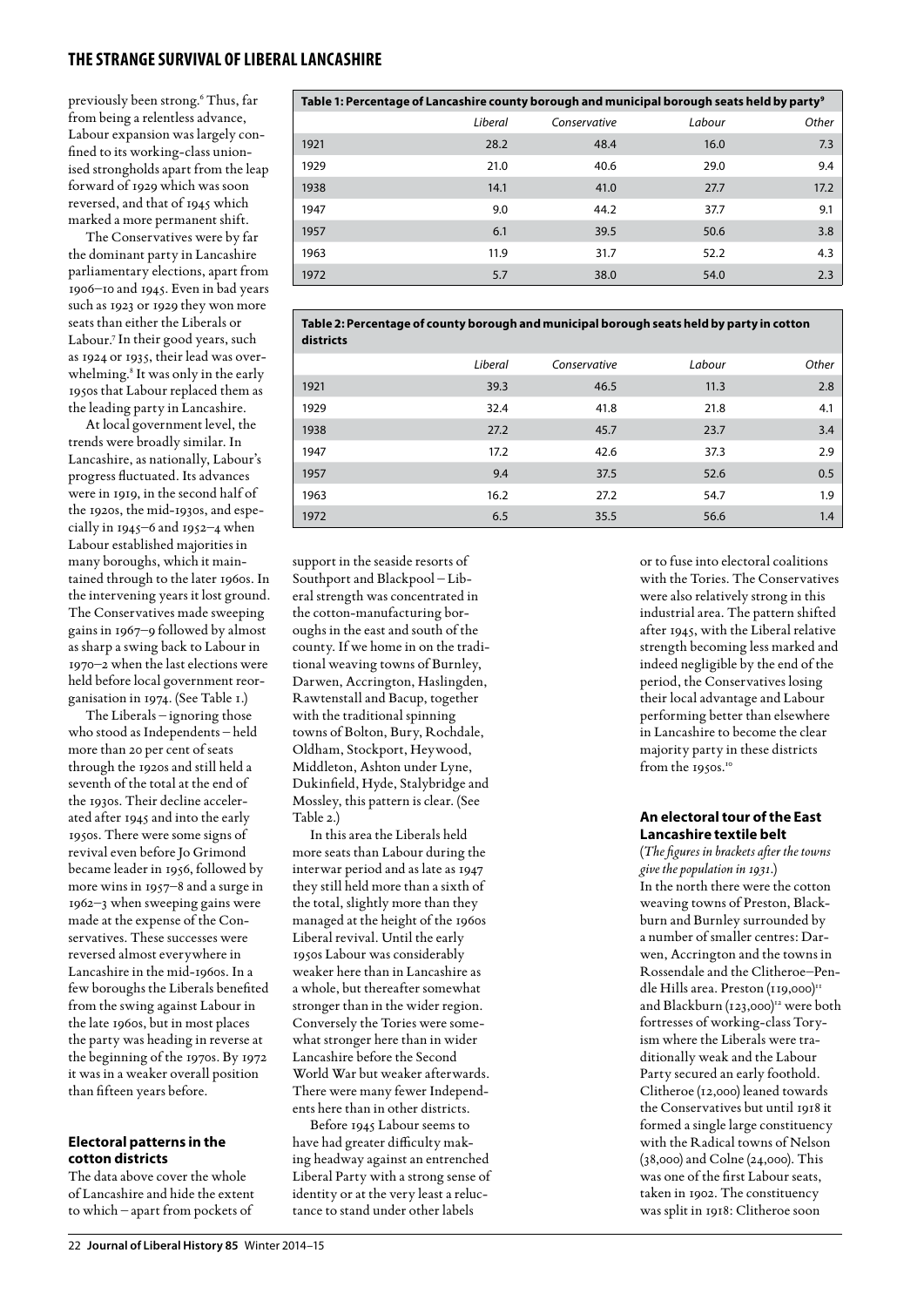returned to the Tories, and Nelson & Colne was solidly Labour.13 As in some Yorkshire Pennine towns, Nelson's Radicalism evolved into ethical socialism. The Independent Labour Party (ILP) was particularly strong there and from the late 1920s the town was dubbed a 'little Moscow' due to the large and militant Labour majority on the council right up to 1974.14 Colne was more evenly balanced between Labour and the Conservatives. As the Liberals were weak or absent in these towns throughout the period,<sup>15</sup> they have been excluded from the analysis in Table 2.

The other towns in the cotton-weaving district were Liberal strongholds. Davies and Morley conclude that there was no 'strange death' of Liberalism in inter-war Burnley (98,000). The Liberals were the first or second party on Burnley council throughout the interwar period with between 25 and 45 per cent of the seats. 'Liberalism … enjoyed a recrudescence and consolidation of its position after 1918. It had a continuing local vibrancy down to 1934, Labour's year of triumph.' Even in 1938 the Liberals had twelve councillors to Labour's fourteen.<sup>16</sup>

In the neighbouring cotton towns the Liberals were a major force until the Second World War. In Accrington (43,000) they were the controlling party until 1929 and the largest party until 1945. In Darwen (36,000) they had an overall majority on the council until 1945. In the three boroughs of Rossendale the Liberals were the largest party: in Bacup (21,000) they had periods of overall control; they were nearly always the largest party in Rawtenstall (29,000); and in Haslingden (17,000) they vied for control with the Tories, holding the advantage in the 1920s, while the Tories had the edge in the 1930s.

In parliamentary elections the Liberals were most successful in Darwen, the seat of Herbert Samuel – the Liberal leader from 1931 until his defeat in 1935. Accrington also elected a Liberal/Constitutionalist in the 1920s. In Rossendale they ran the Conservatives close. Burnley was held by Labour from 1918 to 1931 but was represented by a Liberal National from 1931 to 1935.

After 1945, Bacup and Darwen were the main Liberal strongholds in the district. In Bacup they were **Morley conclude that there was no 'strange death' of Liberalism in inter-war Burnley. The Liberals were the first or second party on Burnley council throughout the interwar period with between 25 and 45 per cent of the** 

**seats.**

**Davies and** 

the largest party until 1951 and sporadically up to 1962, with an overall majority in 1960–2. Thereafter their representation dwindled and the Conservatives supplanted them as the dominant party in the town in the later '60s and early '70s. In Darwen the pattern was the reverse: between 1945 and 1955 the Liberals lost all their seats on the council as the Conservatives secured a controlling majority, however from 1956 the Liberals recovered at Tory expense and they were often the largest party from 1965. The trend in Haslingden was similar to Bacup. The Liberals were the largest party at times in the 1950s, but they were displaced by the Conservatives after 1964. In Rawtenstall, a three-party balance survived until 1949 but the Liberals were for a time eliminated from the council by 1953 and Labour became the usual majority party. Accrington was also Labour dominated for most of the 1950s and '60s with only a small Liberal group surviving on the council. That leaves Burnley, also dominated by Labour from 1945 to 1967, where the Liberals remained the second largest party until 1949 but then collapsed to just two seats in 1956–7. They recovered a little ground in the following years before a stronger revival in 1967–70 when they shared with the Tories the spoils of Labour's decline. In 1969 they briefly equalled Labour's total of twelve seats, but by 1972 had slumped to three.

Moving further south we come to the Oldham-Rochdale-Bury cotton-spinning district, which also included the municipal boroughs of Radcliffe, Heywood and Middleton. Rochdale, Heywood, Middleton and Radcliffe followed a pattern of long-term, stable collaboration between Liberals and Conservatives. In Rochdale (91,000) from 1924 onwards the Liberals were the leading party on the council including periods when they held an overall majority (1925–33, 1936–7, 1947–50). The two parties were fiercely competitive in parliamentary elections.<sup>17</sup> In Heywood (26,000) and Middleton (29,000) party politics were muted with Liberal–Conservative oligarchies in control for decades. However the parties merged only in Radcliffe where a 'Municipal Party' was formed in 1935 and

#### **THE STRANGE SURVIVAL OF LIBERAL LANCASHIRE**

continued to dominate the scene until the 1960s.18 There was also a history of Liberal–Conservative cooperation in parliamentary elections in the Heywood & Radcliffe constituency. From 1922 to 1931 the MP was Colonel Abraham England, a right-wing Liberal who joined the Liberal Nationals in 1931. In Middleton some of the local Liberal establishment were also aligned with the Liberal Nationals.19

Bury (56,000) was a Tory bastion both before and after 1945. Nevertheless the Liberals equalled the Conservatives as the largest party on the council during the 1920s and again in 1933. They only fell decisively behind in 1937–8. Labour was weak and at the end of the 1930s still had only four seats (of fortyfour) on the council. After 1920, Lib–Con electoral collaboration was the norm, with a candidate of each party standing in the twomember wards. However there were occasional clashes between the two parties including a spate of contests in 1938 and after the war when the Liberal representation on the council was rapidly reduced from thirteen in 1938 to three by 1950.

In Oldham (140,000) the Liberals fought elections and formed a council majority in alliance with the Conservatives and until 1928 were the largest party. However this pact broke down in the late 1920s enabling Labour to take control briefly in 1934 by when the Liberals had been reduced to six seats (of 48) on the council. Oldham Liberals were split between Liberal Nationals such as Lady Emmott<sup>20</sup> and J. S. Dodd<sup>21</sup> and independent Liberal stalwarts such as James T. Middleton.22 In 1935 Dodd was elected for the two-member borough as a Liberal National MP in harness with a Conservative, opposed by a Samuelite Liberal.<sup>23</sup> At local level it was denied that there was a Lib-Con pact<sup>24</sup> and indeed three-way contests were fairly common, but there were also clear cases in the later 1930s of mutual support allowing straight fights against Labour.<sup>25</sup>

By the 1950s the Liberals had been eliminated from Oldham council with their last seats surrendered undefended in 1950 and 1951. The party, led by James Middleton, continued to function but it did not fight local elections for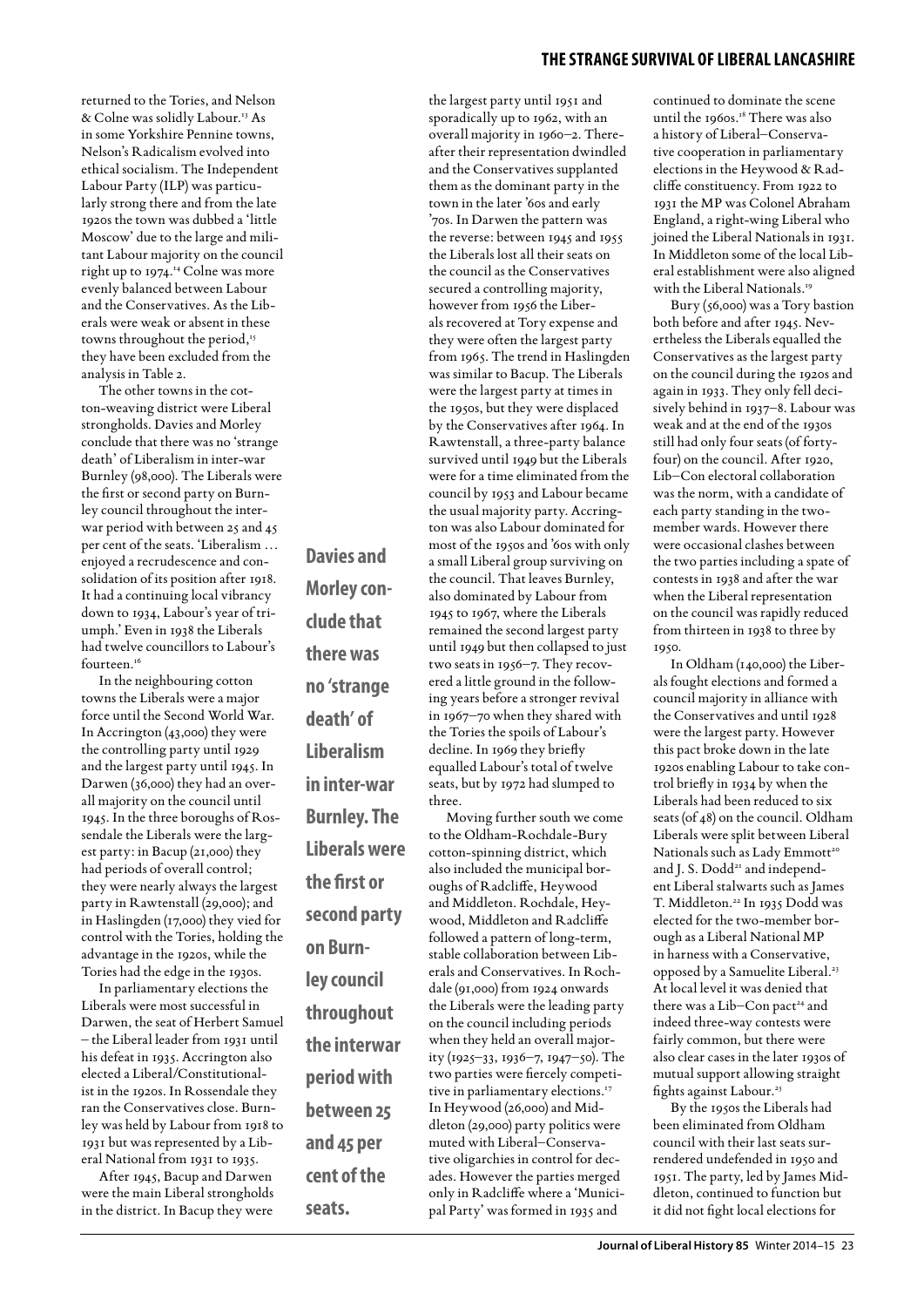a time. In Bury the Liberals maintained a residual presence on the council thanks to their strength in Elton ward. In Radcliffe the Liberals vanished into the Municipal Party – there was no trace of them left when it broke up in 1962–3 and was replaced by the Conservatives. Middleton politics were transformed in the mid-1950s by the building of a large Manchester overspill estate in the town and the emergence of a disciplined and assertive Labour Party which pushed aside the Con–Lib elite whose pact continued for a few more years.<sup>26</sup>

In Rochdale the Liberals did not collapse after Labour's breakthrough in the early 1950s. They remained the second party on the council until 1970. The electoral agreement with the Conservatives continued, but was strained when Ludovic Kennedy came close to winning the 1958 by-election and 1959 general election just behind Labour in what had previously been a Conservative-held seat. In the 1960s, Liberal-versus-Conservative contests became increasingly common. At the end of the decade the Tories were the major beneficiary of the swing against Labour, and in the last years of the county borough's existence, as Labour recovered, the Liberals lost more than half of their council seats. At parliamentary level, however, Cyril Smith<sup>27</sup> recruited from Labour and gained the seat for the Liberals at a by-election in 1972. In Heywood the Liberal presence on the council was static in the late 1950s and early '60s and there was no weakening of the Lib–Con electoral understanding. The Liberals shared the benefit of the anti-Labour swing in the later 1960s, increasing from seven to twelve seats (of thirty-six), but falling back again as the pendulum swung to Labour at the beginning of the 1970s.

It is worth flagging that the Liberals also did well in some of the Urban Districts around Rochdale and Oldham, notably Royton (17,000) where they held control several times between 1946 and 1965, Saddleworth (13,000)<sup>28</sup> which they controlled in the early 1960s, and Crompton (15,000), Milnrow (9,000), Littleborough (12,000), Wardle (5,000) and Whitworth (8,000) where they frequently held a sizeable minority of the seats.

**In Rochdale the Liberals did not collapse after Labour's breakthrough in the early 1950s. They remained the second party on the council until 1970.**

Lib–Con competition was often keen in these districts.

Throughout the interwar period the Conservatives were the leading party in Bolton  $(177,000)^{29}$  and had an overall majority except in the years 1933–6. The Liberals generally had between 15 and 20 per cent of council members. Labour overtook the Liberals in 1925 and peaked in 1929. However it failed to get much beyond this point and indeed at the end of the 1930s fell back sharply with both the Tories and the Liberals gaining. Elections were frequently competitive but there was also cooperation between the Liberals and both the other parties. The Liberals were assertive in defending their position in their stronger wards and in the second half of the 1930s captured several Tory seats. The Labour breakthrough came in 1946 when they won control of the council for the first time. Many of the early postwar contests were three-way fights in which the Liberals were squeezed from nineteen seats down to six (of ninety-two) by 1947. Their only wins were in harness with Tories or by Thomas Connor,<sup>30</sup> a former Labour councillor who defected to the Liberals in 1938 and was to remain on the council until 1967. He managed to defend his Smithills seat against all comers. By the early 1950s the Liberals were down to two seats and local elections had become an almost exclusively Tory–Labour contest with control of the council changing hands frequently. This was in stark contrast with the parliamentary situation in Bolton where from 1951 the Conservatives entered a pact with the Liberals to share representation at Westminster. As a result Arthur Holt , a Liberal, was returned as MP for Bolton West from 1951 to 1964.<sup>31</sup> The Liberals began to make gains from both other parties from 1956 and by 1963 had eighteen council members. However the Liberal vote collapsed in the mid-1960s and by the end of the decade they had been eliminated from the council. Moving further south to the Lancashire–Cheshire border east of Manchester we come to the

county borough of Stockport, and the municipal boroughs of Ashton-under-Lyne, Dukinfield, Stalybridge, Hyde and Mossley. Until 1945 the Conservatives were strong in these boroughs with the

Liberals in second place and Labour mostly a weak third. In Stockport  $(126,000)^{32}$  the Liberals held about a quarter of the seats until 1929 and still held eleven (of seventy-two) in 1938 – one more than Labour. In the 1920s the Liberals were split between factions led by Henry Fildes (MP 1920–3), who inclined to cooperation with the Tories, and Charles Royle (MP 1923–4), closer to Labour. Royle joined the Labour Party in 1929 but the complex pattern of Con–Lib collaboration in some years and in some wards and competition in others, continued. From 1945 the Liberals were squeezed as elections became very polarised between Labour and Conservative. They surrendered their last seat in 1954 and ceased to fight local elections for a time. Labour dominated the borough for most of the 1950s and '60s. Ashtonunder-Lyne (52,000) was also strongly Conservative until 1945. Lib–Con collaboration broke down in the late 1920s and the Liberals were crushed in the ensuing hostilities. However the Liberals revived somewhat in the late 1930s in tacit alliance with Labour. This collaboration seems to have continued into the 1950s as Labour established control, enabling the Liberals to retain a foothold on the council.

In Dukinfield (46,000) the Liberals were the largest party as late as 1949, controlling the council in alliance with the Conservatives. After the Second World War, Labour gradually displaced the Liberals as the leading party and had a comfortable majority on the council from 1952 to 1966 during which time the Tories were almost always in third place. The Liberals dwindled from eight to ten seats (of twenty-four) in the 1940s down to four or five by the mid-1950s. Politics in Hyde (32,000) were more competitive. The Liberals and Conservatives continued to vie for control of the council until the mid-1930s with Labour as a very weak third party. The Liberals held an overall majority as late as 1928. In the second half of the 1930s the Conservatives established a firm grip and Labour gained ground at the expense of the Liberals, but there was little evidence of Liberal collaboration with the Tories. The Liberals lost their last council member in 1953. The last Liberals were opposed by both other parties.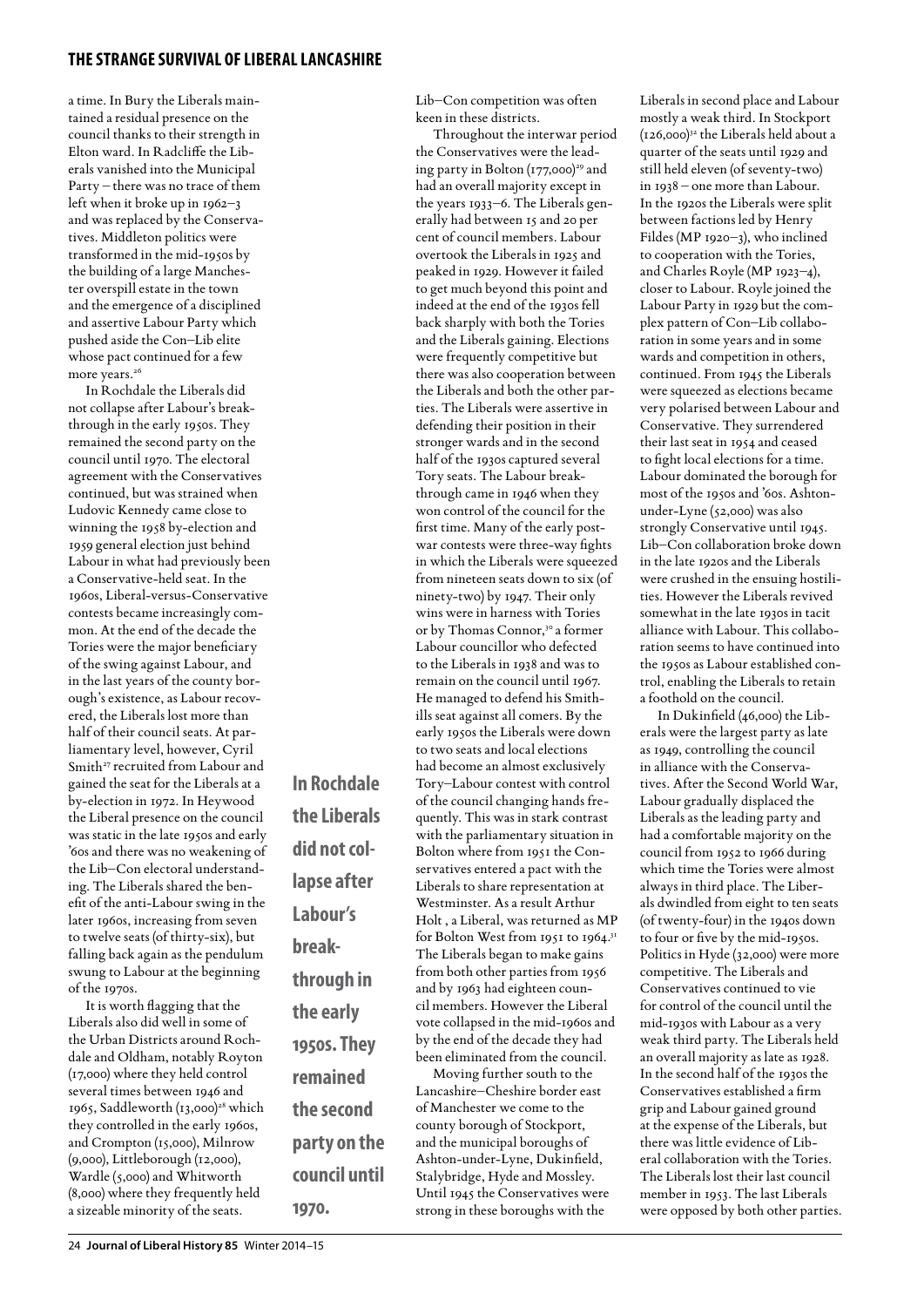From 1949 to 1957 the Liberals ceased contesting local elections in Hyde, which swung over to Labour control as Conservative support steadily collapsed. Neighbouring Stalybridge (35,000) also leaned to the Conservatives, with the Liberals as the second party comfortably ahead of Labour. A Lib–Con deal was abandoned in 1928 though sporadic cooperation continued. The Liberals lost some ground but nevertheless on the eve of the Second World War still held ten (of thirtytwo) seats on the council. Post-1945 Stalybridge became a tight Con– Lab battleground and the Liberals were eradicated from the council by 1947.

The small borough of Mossley (12,000), tucked in the upper Tame valley in the foothills of the Pennines where Yorkshire, Lancashire and Cheshire met, survived as a unique Liberal enclave as if untouched by modern two-party politics right up to the 1970s. There was fierce and evenly balanced rivalry between the Liberals and Conservatives with control of the council swinging between the two. Mossley remained more faithful to Liberalism than anywhere else in the UK with periods of Liberal control for most of the interwar years and in the 1950s, 1960s and 1970s, in some years as the only Liberal-controlled authority in the country. In 1953 the Manchester Guardian described the town 'the last stronghold of municipal Liberalism … this uniquely wayward place – an industrial area with no Labour councillors where local elections are fought in terms of sewage works and secondary schools …'.33 Mossley's eccentricity extended to parliamentary politics too. The Mossley division (which extended well beyond the borough) was represented in the Commons for most of the interwar period by an Independent MP, Austin Hopkinson.

Within the boroughs there were some areas of extraordinary Liberal resilience and other districts where the party was eradicated for long periods. In Rochdale Spotland ward returned Liberals consistently at every election from the 1930s to the 1970s, while Central ward was very rarely contested during the same period and won only once in 1969. Future research – beyond the scope of this article – to analyse

the socio-economic and other factors present in localities of Liberal strength – would be of great interest.

#### **Why did Lancashire Liberalism persist?**

The common reasons given for the survival of Pennine Radicalism – electoral pacts and religion – provide at most a partial explanation. They must be seen in the broader context of the political culture and community ties of the cotton towns as well as the ideological outlook of northern Liberalism which facilitated alliances with the Conservatives while remaining fiercely independent.

#### *Pacts*

Cooperation between the Liberals and Conservatives against Labour was widespread in the region and in some boroughs was clearly an important factor keeping Labour at bay and sustaining the Liberal presence on local councils.

Such pacts were common throughout Britain from the 1920s until the late 1950s when the national leadership of the party for the first time took decisive – though not totally successful – steps to stamp them out.34 In many areas they seem to have had the effect of hastening the disappearance of the Liberals rather than preserving them. In Merseyside, the South Lancashire industrial district and Manchester/Salford pacts did not prevent the near-complete elimination of Liberal councillors by 1945 if not earlier.

However in East Lancashire pacts seem to have reflected continuing Liberal strength rather than being the cause of it. In Burnley when pacts broke down it was the Tories who came off worse that the Liberals.35 Some of the pacts were very advantageous to the Liberals – in Rochdale for decades the Tories accepted third-party status on the council and in Bolton the Tories conceded one of the parliamentary seats to the Liberals. This apparent generosity reflected the widespread perception that Liberalism remained a potent if subdued force that the Conservatives needed to enlist in order to meet the Labour challenge. At election time commentators habitually noted the 'strong Liberal tradition' in such

**Cooperation between the Liberals and Conservatives against Labour was widespread in the region and in some boroughs was clearly an important factor keeping Labour at bay and sustaining the Liberal presence on local councils.**

areas.36 This may have involved bluffing or wishful thinking but no doubt it also indicated that in many communities what might be called the 'Liberal infrastructure' – including Liberal public figures, employers and opinion-leaders, clubs, friendly societies, Sunday schools, chapels and newspapers – remained intact. Pacts tended to collapse where Liberalism was broken and was ceasing to count. In much of East Lancashire this happened late or not at all.

Many of the pacts had the flavour of an armed truce between combatants with episodes of tension when one or other party tested the boundaries of the deal.37 Deeper Lib–Con convergence was uncommon. Only in Radcliffe was a fused coalition, the Municipal Party, formed. The Liberal Nationals were not strong in the region and they took over the local party only in Burnley.38 In Oldham, Bolton and Stockport, however, some prominent Liberals backed the Simonites, but they were in a minority. More often until the mid-1940s the situation was unclear: local associations seem to have remained affiliated to the Samuelite party while working closely with the Conservatives. Lib–Con competition occurred in many boroughs and in some, such as Ashton-under-Lyne, the Liberals even cooperated with Labour against the Tories. There are few examples of the Liberals being reduced to captives allowed to retain their seats only by 'grace and favour' of the Tories.39

It should be recalled that neither Liberals nor Conservatives could guarantee to deliver their vote to their partner in a pact. Evidence from the 1951 general election suggests that where a Liberal withdrew in the Lancashire textile constituencies the Liberal vote split about 60:40 in favour of the Conservatives, but in Rossendale, one of the most traditional Radical seats, the split was 50:50.<sup>40</sup>

#### *Religion*

The 'Radical belt' of East Lancashire and the area where Nonconformity was strongest in the region coincided and Nonconformity has long been regarded as a factor in the persistence of Liberalism in these districts. The powerful nineteenthcentury association of Liberalism and Dissent lived on here to some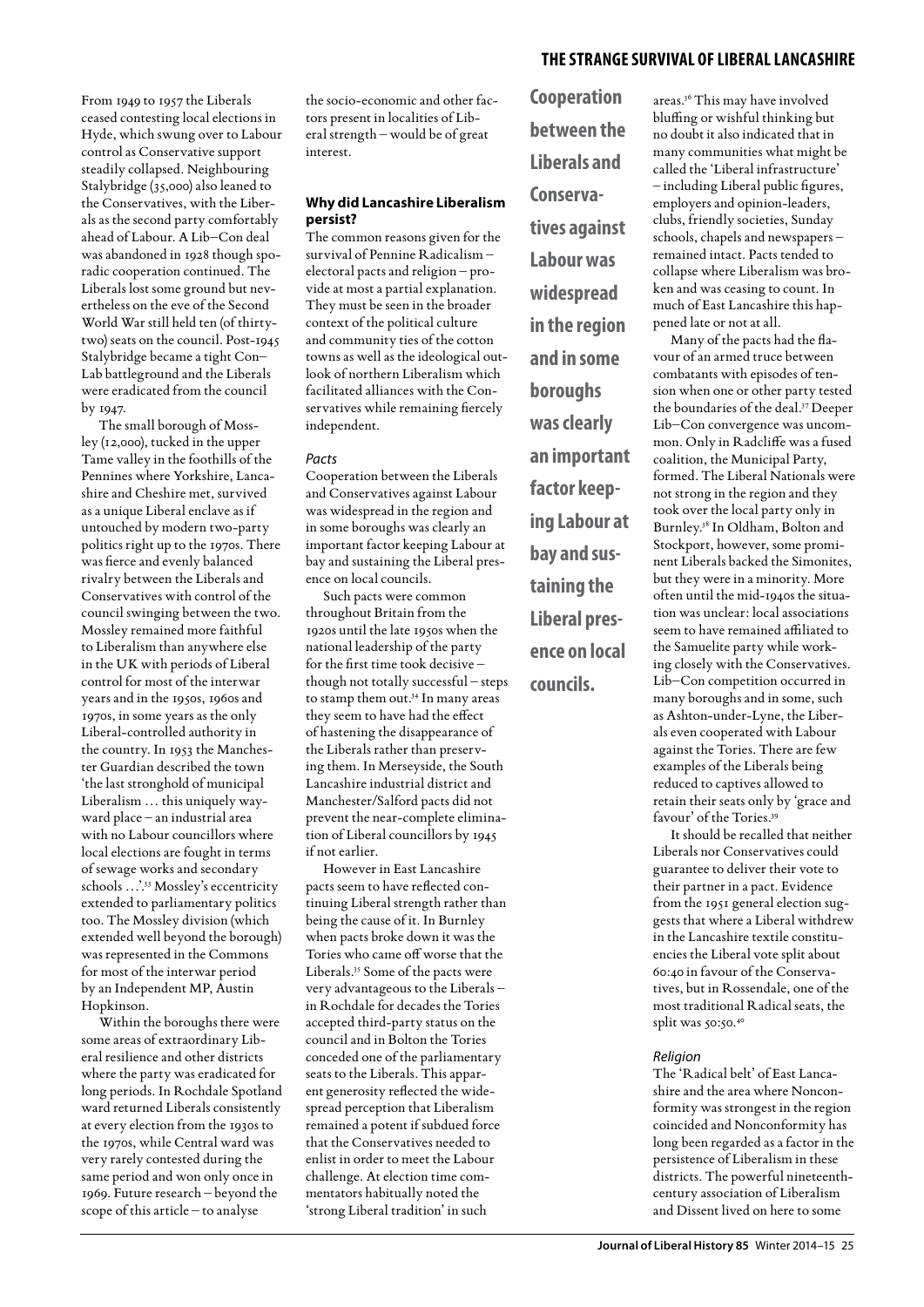



extent in the first half of the twentieth century. Many of the Liberal elite were also active Nonconformists, whilst active Anglicans, Catholics, Jews and non-believers were less common. For example Arthur Worsley, who maintained an active regional Liberal organisation in the north-west for many years, was a Methodist lay preacher.<sup>41</sup> Nonconformity was clearly an important marker of Liberal support, but it was not the determinant of Liberal survival in the area.

The chapel was declining both as a religious force and Liberal prop in the interwar years. The decline was apparent well before 1914. Peter Clarke considers that by 1914 'Nonconformity … was clearly no longer the dominant element in the [Liberal] party'.<sup>42</sup> Although it occasionally surfaced in political controversy in the 1920s – over such issues as Sunday opening of cinemas for example – religion fell into the background as a party issue except in some parts of Liverpool, Bootle and Preston where sectarian (Catholic–Protestant) divisions still counted.

Nonconformists were a relatively small minority even in the hotspots of Liberalism in East Lancashire. In 1922 they accounted for

less than 5 per cent in Stalybridge & Hyde and Mossley, less than 10 per cent in Rochdale and Heywood & Radcliffe and only just over 10 per cent in strongholds such as Darwen and Burnley. By far the highest proportion was in Rossendale, but even there it was less than 20 per cent.43

The Liberals no longer monopolised the Nonconformist vote. Many amongst the largest group, the Wesleyan Methodists, were inclining towards the Conservatives, while Labour was making inroads into the Baptists.<sup>44</sup> Similarly, the Liberals were losing the support of Congregationalists both to the Tories and Labour. The limited evidence on voting behaviour indicates that only about one-third of Nonconformists who could vote in 1918 were Liberals and of those coming of age in 1918–35, not much more than a quarter were Liberals. This contrasted with 50–60 per cent allegiance to the Liberals among their fathers. Amongst Nonconformists coming of age in 1935–50, only 16 per cent were Liberals.45

These data may of course understate the wider social influence of the chapels and their role in mobilising the Liberal vote, but they show that Nonconformity lacked

Left: Dame Sarah Lees (1842–1935): mill-owner, philanthropist, suffragist, Congregationalist, Liberal Mayor of Oldham 1910–11.

Right: John Percy Taylor (1868– 1945): mill-owner, Liberal leader in Bolton between the wars, Mayor 1934–35, Unitarian.

the numbers to account for continuing mass support for the Liberals.

Rather Nonconformity should be viewed as an important reinforcing element in the local community culture and the broader ideological outlook that sustained Liberalism in many districts. This may well have been true in the nineteenth century too. Peter Joyce has argued that 'religion was part of a ritualised politics that had little to do with either politics or religion', stressing that it was essentially a badge representing allegiances to communities closely connected with places of work. In his view 'the conflict of church and chapel was itself an expression of allegiances formed at the level of the factory and its environment'. According to Joyce this 'culture of the factory' was the underlying determinant of party support and religious sectarianism (bearing in mind the low levels of working-class attendance at church and chapel) was more a matter of display.46

In towns such as Nelson where other community factors supporting Liberalism were relatively weak, the presence of strong local Nonconformist roots was insufficient to compensate.<sup>47</sup>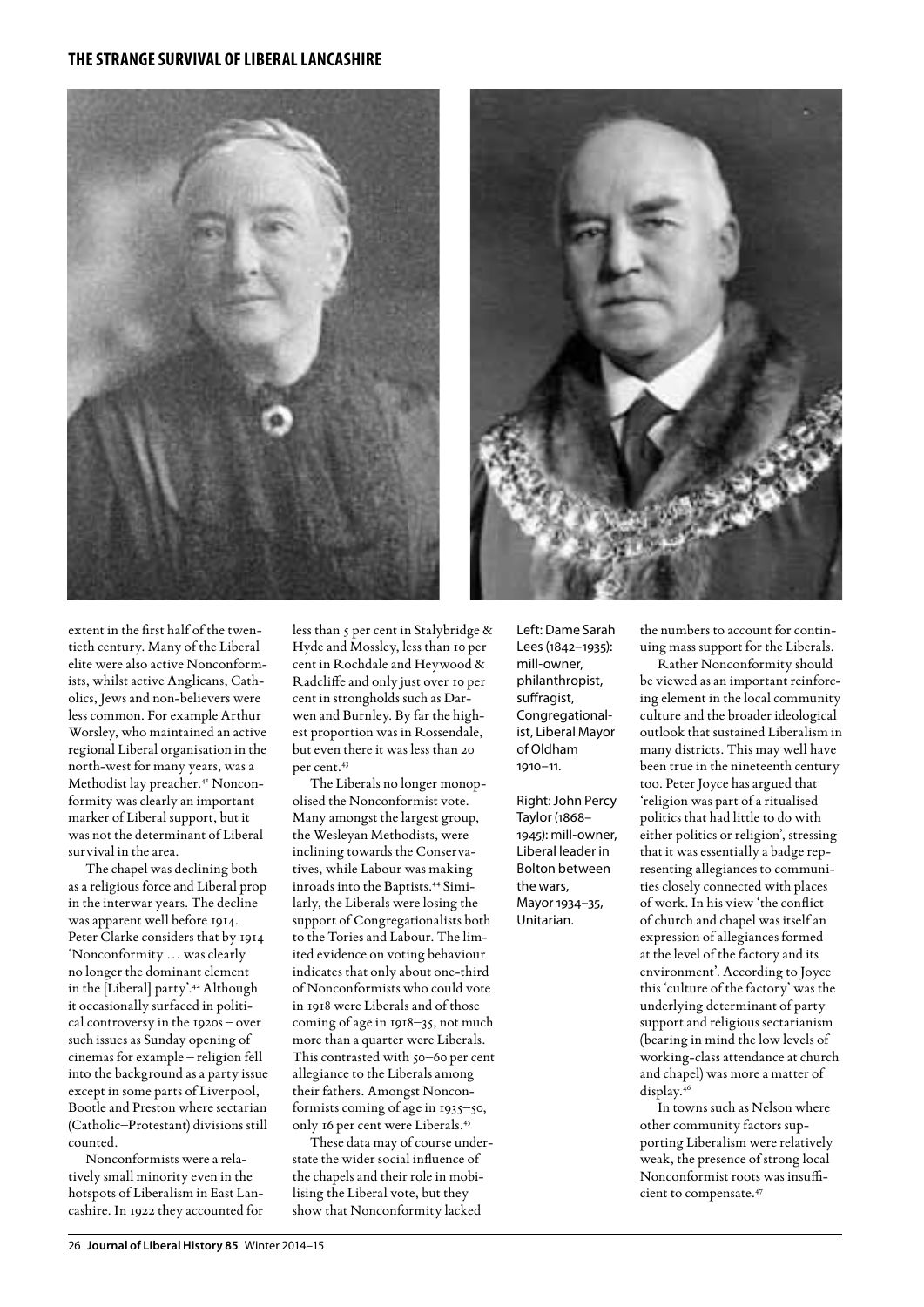



#### *Community*

Long before the 1970s' Young Liberals invented community politics, the Liberal Party in places like East Lancashire was sustained by extensive and deeply embedded roots in the local community. Alongside the chapel and the Sunday School, a range of structures tied voters of all classes to the party and its view of the world. Foremost amongst these was the place of work. In the cotton industry most firms were small with close contact between workers and management. In 1959 after many mergers and rationalisations the average size of firm was still only 244 employees.48 Mills were commonly surrounded by housing provided by the employers for the skilled and unskilled operatives, the overlookers, clerks and managers. Even as the industry declined, the influence of paternalistic owners diminished (a process visible from the late nineteenth century), and some of the workforce moved to the suburbs, the role of the cotton industry in people's lives remained central. It also played a major role in the life of many boroughs. As late as 1955, in Bolton 29,000 people were employed in textiles – 35 per cent of the labour force.49 Other local industries such as engineering

Left: James Alfred Bottomley (1874–1957): mill-owner and seven times Liberal mayor of Mossley.

Right: Jeremiah Lord (1877–1947): weaver, Baptist, Liberal mayor of Haslingden 1926–27.

were often linked with the textile industry. A large class of whitecollar workers was employed in the commercial and mercantile businesses that grew up and depended on textiles. Manchester was still the largest commodities market in the world in 1929. Locally, small businesses, shopkeepers and professionals of all kinds were dependent on the fortunes of the cotton trade.

Not all mill owners were Liberals of course. Many were Tories or unaligned politically. There was even the occasional Labour mill owner. Nevertheless there were extremely strong ties between cotton and the Liberal Party. In virtually all the towns examined in this article, mill-owning families provided the party's elite. A good example is J. P. Taylor, owner of a family cotton mill in Bolton and a leading figure in the Liberal Party and local government until his death in 1945.50 The workforces in the mills also provided a large proportion of the activists including many councillors. When a youthful Cyril Smith lost his civil service job in 1945 because of his campaigning for the Liberal candidate for Rochdale, he was re-employed by a local textile mill where the Liberal candidate was a director. Although

Smith claimed in his memoirs that there was 'no Old Boys influence', this seems like an example of the interweaving of politics and employment.<sup>51</sup> Many other activists were drawn from the small business and professional classes that relied on the industry for their prosperity.

The prominence of Liberals in civic leadership in the North, seen for example in the high proportion of council committee chairmanships held by Liberals in some boroughs, was, according to at least one study, attributable to the party's close links with local business and the professions and its reputation for civic activism and good administration<sup>52</sup>

The Liberal electoral coalition included many working-class voters. Davies and Morley writing of Burnley note that the firm ties before 1914 between local Liberalism and 'the respectable and politically and socially aware groups within the working class survived to some degree in inter-war local politics.' Working-class Liberalism, alongside the still powerful tradition of working-class Toryism, remained important in many parts of the region, aided by the moderate, verging on apolitical, character of much of the Lancashire textile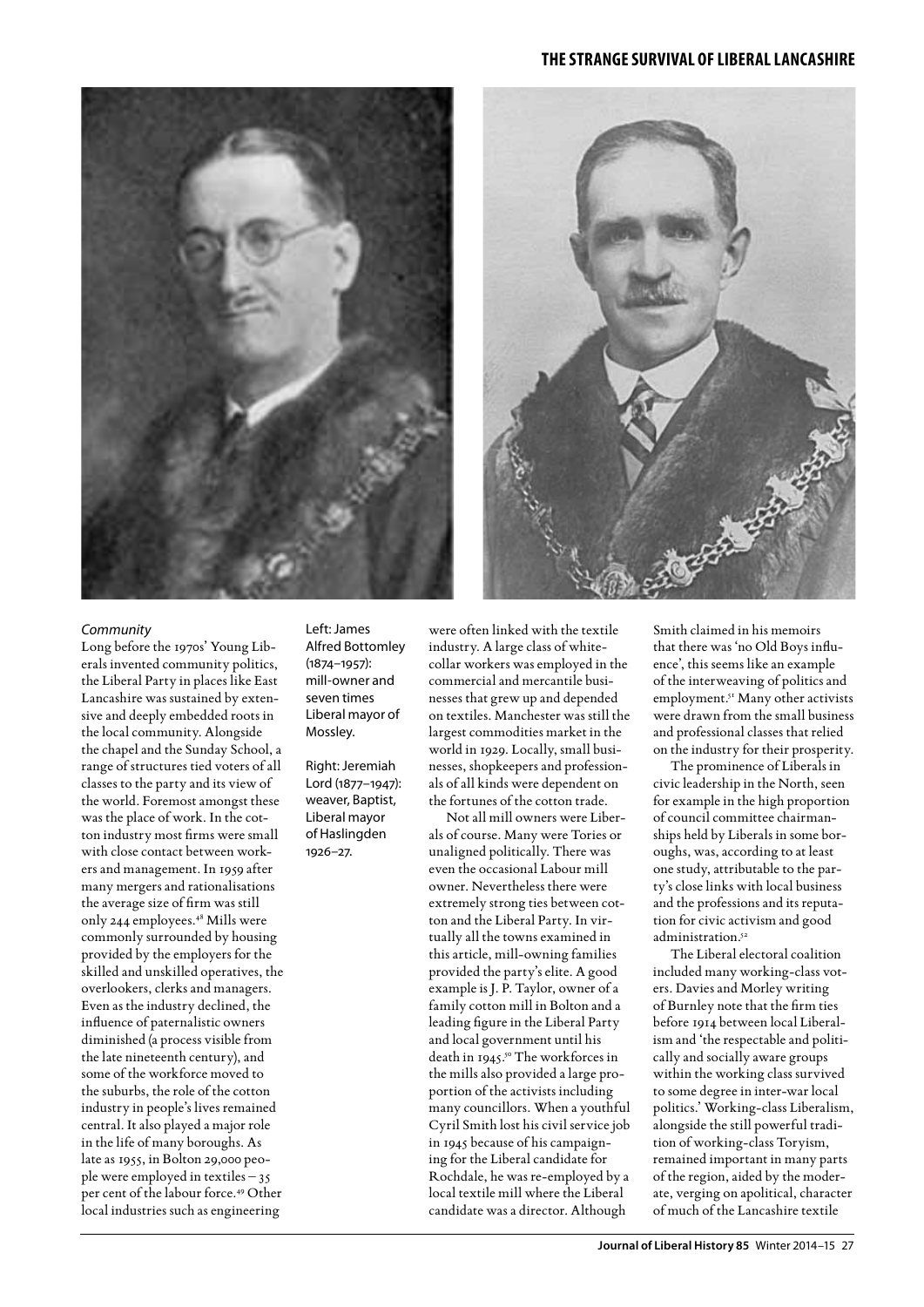trades union movement. In some instances such loyalty was sustained by paternalistic and philanthropic owners, who had by no means entirely died out, such as Oscar Hall in Bury,53 James Bottomley in Mossley,<sup>54</sup> the Holts in Bolton,<sup>55</sup> or Dame Sarah Lees in Oldham.56

It was also reinforced by a range of institutions in which Liberals often played a prominent part. Notable were the Friendly Societies,<sup>57</sup> several of the most important of which had originated in the region, including the Oddfellows and Rechabites (Manchester) and the Foresters (Rochdale). During the nineteenth century the Friendly Society movement had mostly aligned with the Liberals and some were identified closely with Liberal causes – for instance the Rechabites with the Temperance movement. The Societies had some eight million members at the end of the 1930s.58 They were part of a vast popular movement of mutualist institutions that included building societies, cooperatives and mutual improvement societies dedicated to education. Some writers identify such self-help ventures with the Labour Party and the left,<sup>59</sup> but they were at least equally associated with Liberalism. A typical Liberal activist of the interwar period was a person of modest, often workingclass origins, who through education in the Mechanics Institute or other 'self-help' means had risen to occupy a supervisory or managerial role in a mill or had started a small business or shop. Frequently he (sometimes she) was an 'active citizen' involved in local social, religious, masonic, sporting and educational causes alongside political activity.<sup>60</sup>

**The Liberals** 

**maintained** 

**tive ideology which shared** 

**some com-**

**with each** 

**mon ground** 

**of the other** 

**parties but** 

**also major** 

**points of** 

**difference** 

**which could** 

**not easily be** 

**blurred.**

**a distinc-**

Liberal working-men's clubs provided another prop of this infrastructure. Davies and Morley note the importance of the clubs to both the Conservative and Liberal parties in Bury: 'These clubs served as a focal point of politics, entertainment and sometimes, moral instruction … The Liberals, if anything, had a more vibrant club organisation [than the Tories]. Some of their clubs carried the great names of nineteenth century Liberalism: the Gladstone (East ward), the Cobden and the Trevelyan (Church ward). Also active were the Blackford Bridge, Philip's and the Fishpool Liberal Club.

These firmly entrenched organisations aided the strong performance of the Conservative and Liberal parties throughout the twenty years of elections. The Labour Party realised the advantage the other two parties had with their clubs and bemoaned their own lack of them.'61 Such social networking extended beyond the political clubs: in interwar Nelson, Labour complained about Liberal influence in the town's cricket club.<sup>62</sup>

Finally, the importance of the local Liberal press should be mentioned. Many towns had their own local newspapers, owned by Liberal families, which were supportive of the Liberal Party. As well as the *Manchester Guardian*, whose influence was felt throughout Lancashire and beyond, these included the *Bolton Evening News* (Tillotsons), the *Oldham Evening Chronicle* (Hirsts) and the *Rochdale Observer*. The party's leaders and activities were given detailed and sympathetic coverage in such papers.

This web of communal supports for Liberalism was gradually eroding as the cotton industry declined and urban areas changed, but it remained important throughout the interwar period and in some places was still significant after 1945. It constituted a powerful defence against the advances of the Labour Party, which despite its very moderate character in Lancashire, remained extremely weak in some boroughs and everywhere had difficulty breaking out of its unionised strongholds. Similarly the far left was strikingly feeble in Lancashire even at the height of the slump. The Independent Labour Party (ILP) and the Communist Party and its fronts such as the Unemployed Workers Movement fought local elections regularly but with conspicuous lack of success. As one Labour historian writing of Lancashire rather archly puts it 'the surviving peculiarities in the community forms of social relations worked against effective coordination of working-class unrest'.<sup>63</sup>

#### *Radical ideology*

Pennine Radicalism is routinely viewed as individualistic, economically liberal (indeed laissez-faire), anti-socialist and fixated with free trade and reducing public expenditure. In other words it is seen as an

essentially passé Gladstonian creed which found increasing points of agreement with the Conservatives and many points of disagreement with the Labour Party. Some historians starting from a left–right class-based template deny that there was any significant ideological difference between the Liberals and Conservatives in this period. Describing Bury, Davies and Morley see:

… a minimum of ideological and political differences existing between the two parties. Both stood for the free market and private property. This was translated into a defence of the ratepayers 'true' interests by the advocating of 'small government'. Minimum government, ostensibly in the interest of the freedom of the individual, involved a resistance to any perceived unnecessary expenditure of ratepayers' money. The defence of public order in the face of another perceived threat: that of the unemployed was another area of mutual agreement.64

This leaves unanswered the question why so many so-called 'rightwing' Liberals declined to throw in their lot with the Tories, or why some progressives for so long refused to abandon the Liberal Party. In fact, the Liberals maintained a distinctive ideology which shared some common ground with each of the other parties but also major points of difference which could not easily be blurred.

Their starting point was to reject class politics and to stress the importance of efficient and non-partisan management of local government. As Davies and Morley note, this time writing about Burnley, an important source of their strength was that 'the Liberals played down, and even attacked, the notion of class-based politics. Liberals emphasised the differences between Liberalism and Labour as well as stressing the far greater business and administrative experience of Liberal candidates.<sup>'65</sup> This not only reflected the party's moderation, but also its view that both Labour and the Conservatives represented sectional interests to the cost of the general public. Labour projected itself as the party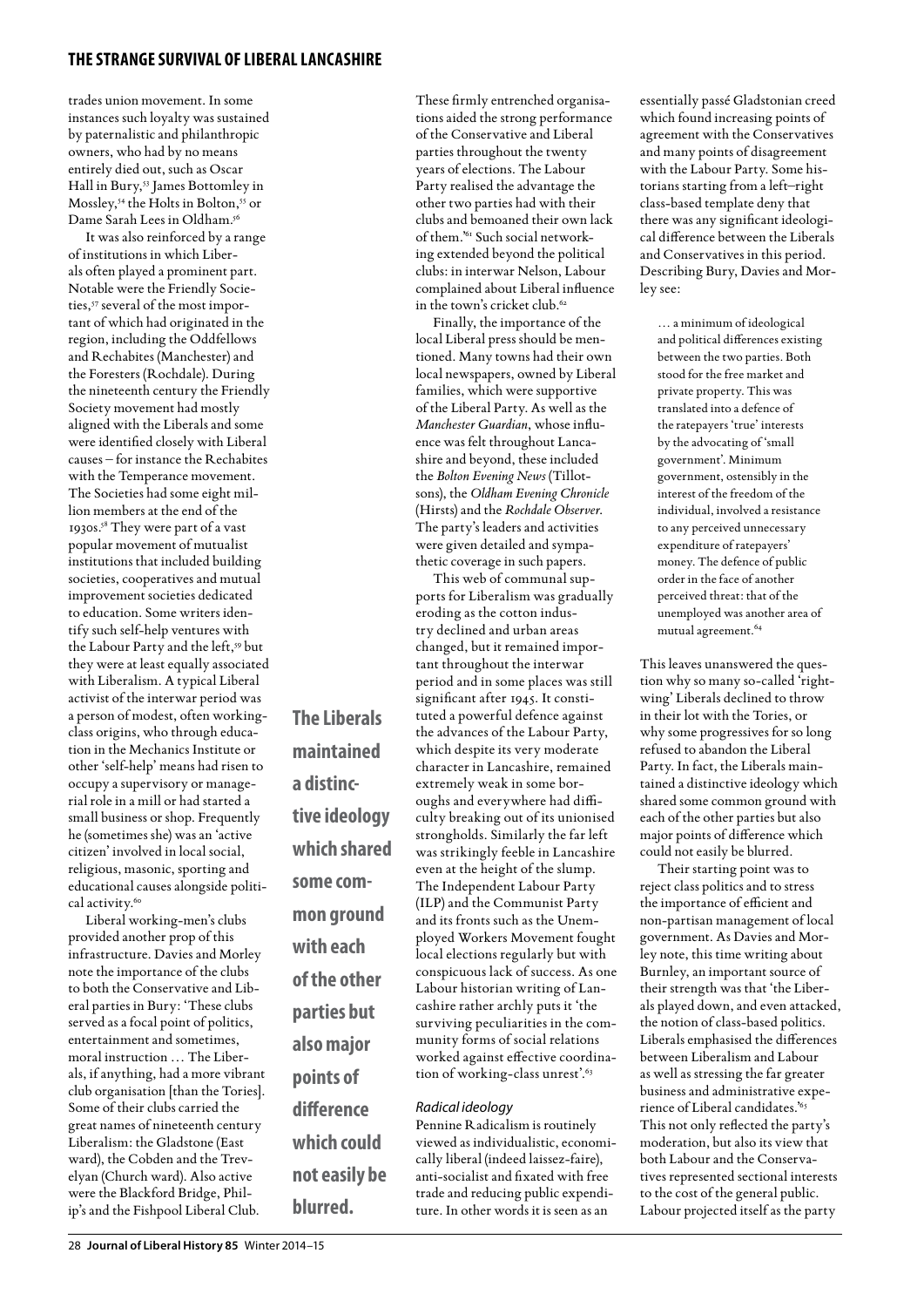of the working class and the Conservatives were seen as the party of privileged 'rent-seeking' economic groups.<sup>66</sup> Othello Whitehead,<sup>67</sup> a prominent Bury Liberal in the 1920s saw the fundamental 'difference between Conservatives and Liberals was that the former represented the dividend seekers'.<sup>68</sup> This outlook was rooted in the ideological heritage of the 'Peers versus the People' battles before 1914, the influence of George-ist ideas on land taxation, but above all free trade doctrine which regarded protectionism as a Tory conspiracy against the public good.

There is some debate about the continued potency of the free trade issue. Peter Clarke plays it down claiming that it had been neutralised as a decisive partisan issue because many Lancashire Conservatives favoured free trade.69 Frank Trentmann, on the other hand, insists that it still retained enormous power as a great popular cause coming 'close to a national ideology' right up to the First World War. He describes a more gradual disintegration of the intellectual, popular and business foundations of free trade which continued until Britain abandoned the policy in 1931–32.70

The mass popularity of free trade lasted longer in Lancashire – dependant on cotton exports, commerce and shipping – than elsewhere. As we have seen as late as the 1923 general election the Liberals were able to secure twenty-six Lancashire seats on an anti-protectionist platform. This scale of success was not repeated: almost everywhere free trade was ceasing to be a winning cause on its own, but it continued to be a badge of identity differentiating Liberals from Conservatives and enabled them to tap into a powerful current of Lancashire opinion. Liberals from the region were in the forefront as champions of free trade in the party right into the 1950s.<sup>71</sup>

It is important to remember that free trade was not just about tariff policy but focused a whole philosophy, as the sub-title of Trentmann's book suggests, of 'commerce, consumption and civil society'. It was associated with socially responsible trade and consumerism, equity, and social solidarity. It provided the Liberals with their own political mythology in which free trade had



expanded civil freedom, freed the state from group interests, and promoted peace amongst nations.

If free trade was for many Liberals an insurmountable barrier in the way of them joining the Tories, it was viewed as a national issue that had little relevance for local government. This contrasted with 'sound finance' which offered fertile ground for cooperation with the Conservatives at local level in order to keep the rates down and to ensure tight control over expenditure. This was a favourite theme of Liberal campaigns throughout the period. In Bury in the 1920s and 1930s the Liberals' parsimony sometimes exceeded even that of the Conservatives and they argued that the most effective way for the council to ease unemployment was by keeping the rates low.72 In Rochdale two decades later 'the most economy-minded members of the Council appeared to be the Liberals, not the Conservatives'.73

Those Liberals who stuck with the party were almost by definition 'anti-socialist'. This was true for those on the 'left' of the party as for those on the 'right'.74 A Progressive like Ernest Simon, a leading Manchester Liberal and driving force of advanced interventionist policies to clear the slums and regenerate housing in the city, took years to overcome his aversion to joining the Labour Party.75 Winifred Kirkham, an Oldham councillor

Michael Winstanley (1918–93), Liberal MP for Cheadle 1966–70, for Hazel Grove February – October 1974.

and Liberal parliamentary candidate in 1950 told the Manchester Guardian that 'she used to describe herself as "a Liberal with Labour leanings". She still calls herself a working woman and a democrat, but towards the Labour Party she has reservations. In her view the Labour creed implies excessive regimentation.'76 It is often suggested that this shared anti-socialism and economic and social connections made Liberals and Conservatives virtually indistinguishable politically. However this is to underestimate the differences in outlook and background that made many Liberals feel uncomfortable with the Tory Party. An example of this is Vera Bruce Chambers, a Stockport Liberal councillor who joined the Conservative Party in December 1947. Within less than a year she had defected back to the Liberals complaining that she was 'wrong in hoping to work with the Conservatives and is sure the Tory Party is no place for the Liberal-minded'.77

Progressive ideas remained important in the Liberal Party especially in Manchester which had a considerable influence on the surrounding boroughs. As late as 1930 the Liberal candidates there were described as 'nearly always of deepening shades of pink'.78 The zeal for improvement in social conditions was evident amongst many other Liberals. Often this took the form of philanthropic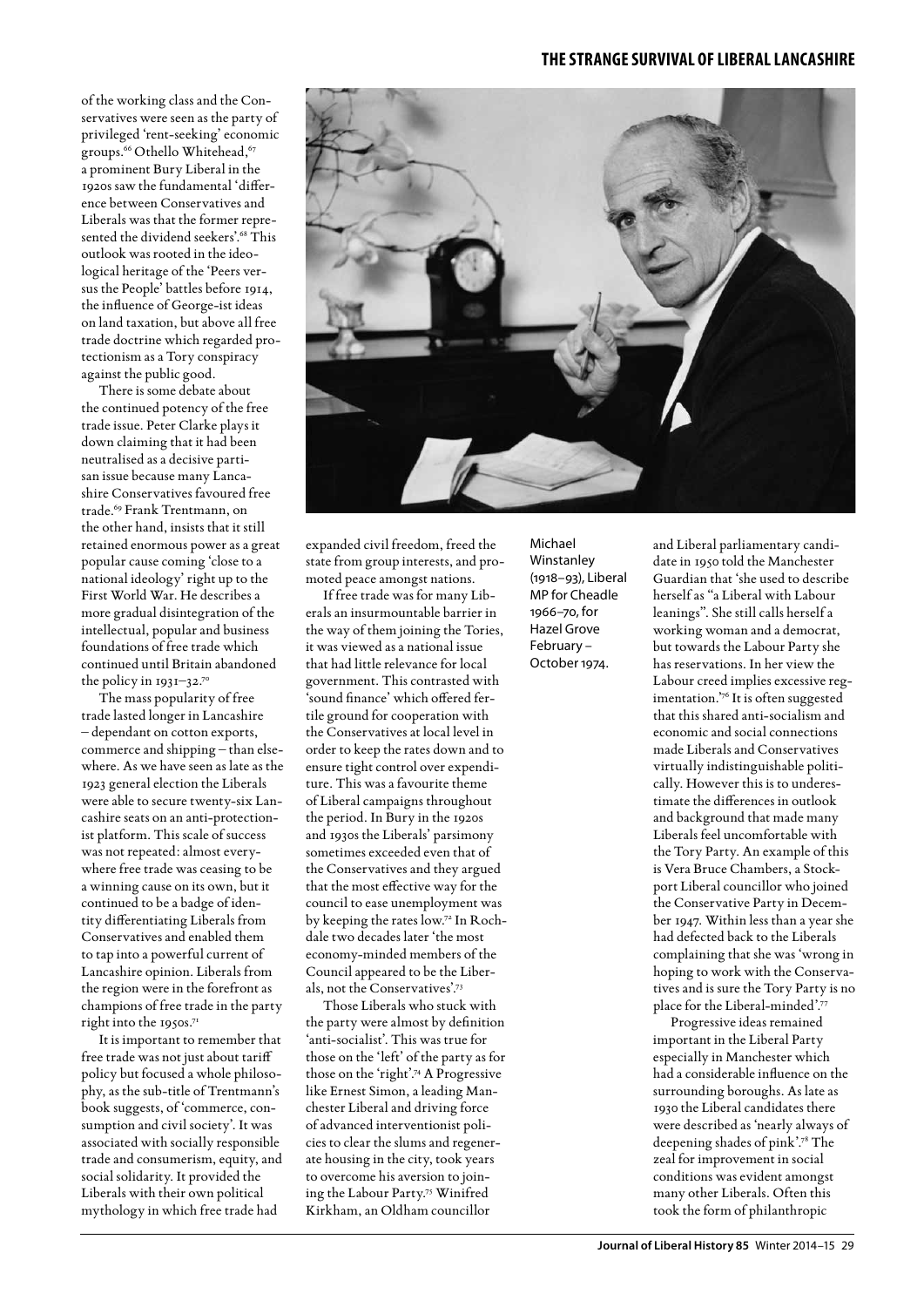activity in support of educational and health causes. Wealthy women such as Dame Sarah Lees and her daughter Marjory in Oldham,79 Amy Jones in Rochdale80 and Ada Summers in Stalybridge<sup>81</sup> were prominent in this field, but there were also others from more modest backgrounds such as Mary Ellen Wild in Ashton-under-Lyne who was a pawnbroker.82 Doctors such as Richard Mothersole<sup>83</sup> and Jean Marshall, 84 both councillors in Bolton in the interwar years were drawn into Liberal politics through medical practice in the mills and deprived areas. Where Liberals had power they pursued positive social reforms. In 1934 the Manchester Guardian reported that Liberal-controlled Rochdale was 'very enterprising', promoting several local public works projects that provided employment – a reservoir, a secondary school for girls, a maternity hospital and a sanatorium.'85

The Liberals' enthusiasm for such progressive measures was part and parcel of their broader ideological commitment to mutualism, active citizenship and equality of opportunity (seen in Bury for example in a tendency to argue for greater expenditure on education than the Tories<sup>86</sup>). The enthusiasm of Lancashire Liberals for the Beveridge national insurance plan in the mid-1940s was dimmed by the shift away from mutualism and voluntaryism that its implementation brought about, as well as the cost implications.

The Radical ideology allowed and indeed encouraged cooperation with both the other parties: with the Conservatives in the cause of efficient and economical local administration and with Labour on progressive issues such as education, slum clearance and municipal enterprise. At the same time it was a barrier in the way of full amalgamation with those parties. The differences with Labour were pertinent at local as well as national level because Labour consciously sought to spread its class-based, collectivist and redistributive policies into local government. With the Conservatives the Liberals' differences related more to national, or as it was described at the time, imperial policy – in other words, free trade and international affairs. Thus in local elections Liberal

candidates habitually insisted that 'politics' – meaning national politics – should be kept out of local government. This is an important reason why Liberals in a number of boroughs were prone to cooperate with Tories in local government while continuing to compete vigorously with them in parliamentary elections.<sup>87</sup>

#### **The retreat of Lancashire Radicalism**

In 1938 the Liberals controlled Darwen and were the largest party on Rochdale, Accrington, Bacup, and Heywood councils and in second place in Bury, Stockport, Dukinfield, Haslingden, Hyde, Middleton, Mossley, Rawtenstall, and Stalybridge. In Burnley and Bolton they were in a strong third place just behind Labour. Even in their weakest boroughs, Oldham and Ashton-under-Lyne they retained a strong foothold on the councils. Overall they held some 27 per cent of council seats: more than Labour.

By 1957 their representation had been seriously depleted. They had been eliminated from Oldham, Hyde, Rawtenstall and Stalybridge, and councils. In most other boroughs they held on tenuously with a councillor or two. In Darwen, Dukinfield, Haslingden, Heywood they could still claim a more sizeable representation but only in Rochdale, Bacup and Mossley did they remain a major force. Overall their strength had fallen to 9 per cent of council seats in the East Lancashire area. This was a big decline, but nevertheless the Liberal presence in local government remained significantly greater here than in any other part of the country except the West Riding.<sup>88</sup>

In part the Liberal decline was due to the stronger and more aggressive electoral challenge of the Labour and Conservative parties, which was a national phenomenon. As we have seen, Labour made a breakthrough in some areas in 1945–46 and there was a further shift in its favour in the early 1950s. Compared with before the war, Labour had everywhere broadened its appeal and improved its organisation so that there were no longer boroughs where it was a negligible factor. The Conservatives too improved their organisation, recruited a mass membership

**The Radical ideology allowed and indeed encouraged cooperation with both the other parties: with the Conservatives in the cause of efficient and economical local administration and with Labour on progressive issues such as education, slum clearance and municipal enterprise. At the same time it was a barrier in the way of full amalgamation with those** 

**parties.**

and were increasingly assertive in electoral contests. They were less willing to stand aside for Liberals or Independents. Especially in some of the larger boroughs, such as Burnley, Oldham and Stockport, the Liberals were squeezed out. Where this happened, typically the Liberals put up a fight in the late 1940s but then largely ceased activity for a time from 1950. This also reflected the wider demoralisation and pennilessness of the party after the collapse of its attempted revival at the 1950 general election.

In East Lancashire there were also important local factors at work, above all the economic and social changes that were taking place as the cotton industry declined. Cotton had been in retreat since the 1920s, with some 800 mills closing and 345,000 people leaving the industry between 1918 and 1939. Nevertheless the region still accounted for 28 per cent of world cotton trade at the end of the 1930s. There was a further 50 per cent decline in workforce and production during the Second World War, but this fall was largely reversed as the industry boomed after the war, and by 1951 production for the home market exceeded that of the mid-1930s. The 'Cotton Crisis' hit in 1951–2 due to inflation of textile prices and a shift in spending towards consumer durables. By 1958 production for the home market was down by 24 per cent and for export by 57 per cent compared with 1951. The government's efforts to rationalise and modernise the industry were unsuccessful and in the late 1960s and early 1970s cotton entered its final agony with mills closing at a rate of almost one a week across Lancashire.<sup>89</sup>

At the same time the community structure that had helped sustain Liberalism was dissolving. In part this was due to independent factors such as the continuing decline of Nonconformity, the provincial press and the mutual sector. The Friendly Societies lost their central role in the national insurance system in the 1948 National Assistance Act. The communal 'self-help' educational sector was also sagging after the war and by the late 1960s the tradition had collapsed in many mill districts to be replaced by new national initiatives such as the Open University.90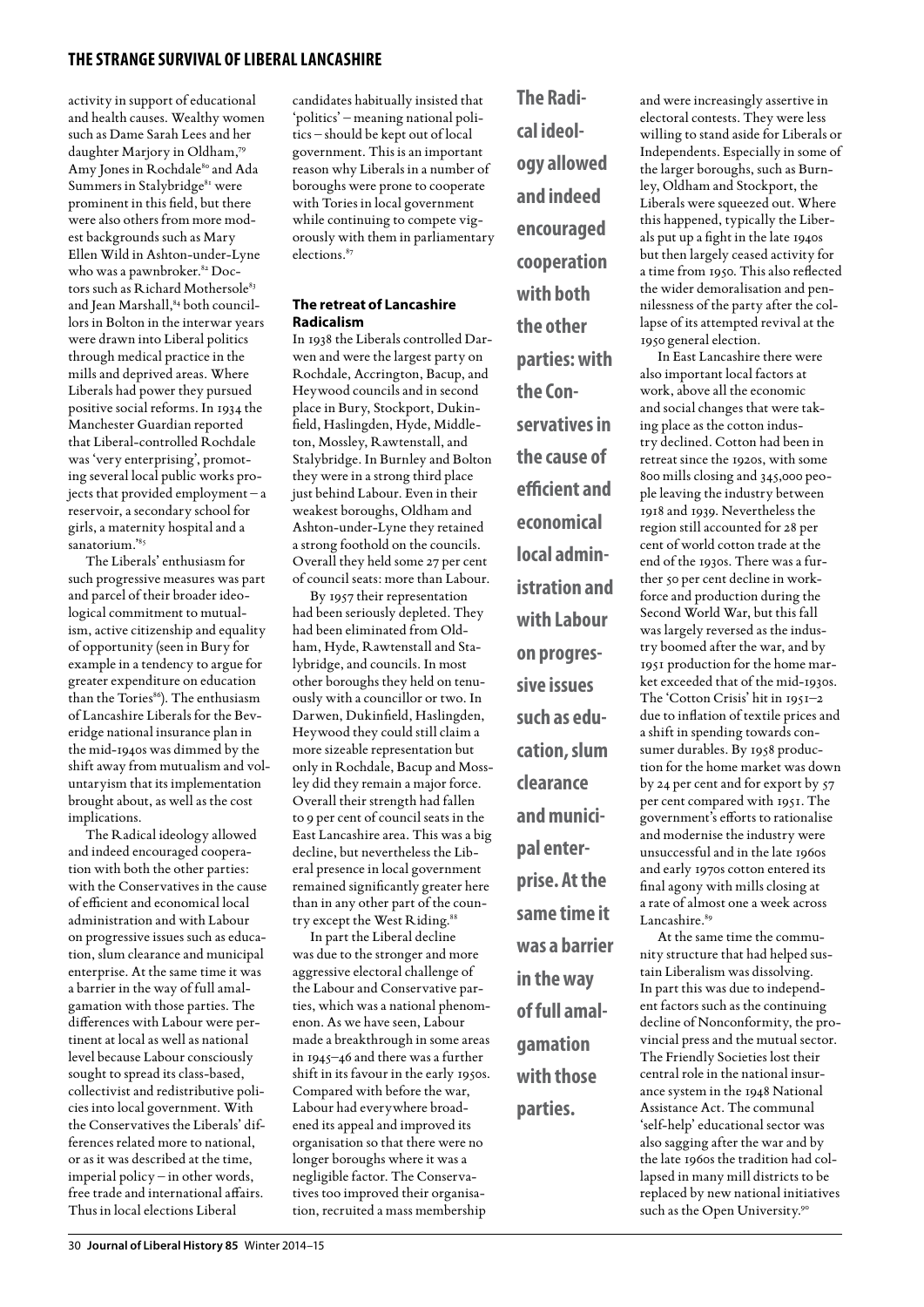Population movements and urban regeneration unhinged established political patterns in many areas. In Middleton, for example, the building of a large Manchester overspill estate in the 1950s transformed local politics and propelled the previously docile local Labour Party into power.<sup>91</sup>

Other changes were more directly linked to the disintegration of the cotton industry. Much of the old Liberal elite drawn from the industry and its commercial and small business offshoots disappeared. Deference and the influence in tightly knit communities of employers, philanthropists and local notables faded away. The supply of active citizens in traditional fields – the foot soldiers of the party – dried up. Many Liberal clubs closed or lost their active connection with the party in the 1950s and early 1960s. The salience of free trade as rallying cry finally ceased as foreign competition in the domestic textile market became an increasing problem.

Where these processes developed more slowly, the Liberal political culture persisted longer. In Rochdale the Liberals held their position on the council up to the end of the 1960s, although they did not hold a majority after 1950. The town's official handbook of 1952, packed with adverts for local textile firms, gives special prominence to Rochdale's Liberal tradition and pictures of Cobden and Bright.92 In Mossley, traditional deference seems to have continued after the war. When the mill owner and former Liberal 'boss' of the town, James Bottomley, died in 1957 an obituary claimed that he 'was known affectionately throughout the town, particularly by the many cotton workers who had been employed at his mills, as "James Alfred" … At his mills and at clubs and business premises all over the town flags were lowered to half-mast on Tuesday as news of his death spread'. Nevertheless, a few individuals, such as Alderman Jesse Crabtree (and his son John) in Bacup,<sup>93</sup> Alderman Roberts in Mossley,94 Alderman Davidson in Darwen<sup>95</sup> and Alderman Fearn in Rochdale,96 kept the flag of a dogged and robust Liberalism flying.

Generally though, the Liberal decline was more marked as cotton

| Table 3: Liberal council members in eighteen East Lancashire boroughs 1956–72 |      |      |      |      |      |      |      |  |  |  |
|-------------------------------------------------------------------------------|------|------|------|------|------|------|------|--|--|--|
|                                                                               | 1956 | 1959 | 1961 | 1963 | 1966 | 1969 | 1972 |  |  |  |
| Bolton, Bury, Stockport                                                       |      |      | 18   | 39   | 12   |      |      |  |  |  |
| Other boroughs                                                                | 66   | 77   | 84   | 81   | 75   | 88   | 47   |  |  |  |
| Total                                                                         | 73   | 85   | 102  | 120  | 87   | 91   | 48   |  |  |  |

retreated, and this was mirrored by a weakening of support for the Conservatives in the region, no doubt reflecting the same social changes. Labour gained ground as the balance of the economy shifted away from cotton.

These trends were not much affected by the Liberal revival under Jo Grimond. As Table 3 shows, only Bolton, Bury and Stockport followed the national pattern of a surge in the early 1960s followed by a rapid retreat and indeed collapse in the later 1960s. But even here the gains were on a more modest scale than in the newer suburbs of south-east England and the commuter fringe of Manchester around Cheadle and Sale. Elsewhere in the region the advance came early and then stalled with the Liberals actually suffering a slight loss of seats in the early 1960s. Here however the party held its position more firmly in the later 1960s and indeed made some gains at the end of the decade when to a limited extent it shared with the Tories the spoils of the big swing against the Wilson Labour government, which was particularly sharp in the textile area.<sup>97</sup> (See Table 3.)

However, as the figures for 1972 show, this only concealed temporarily the collapse of Liberal strength in the region. The Liberals had by this stage been eliminated from six councils (Oldham, Bolton, Bury, Ashton-under-Lyne, Stalybridge and Middleton) and had only a handful of representatives (at most three) in eight others (Stockport, Burnley, Accrington, Dukinfield, Hyde, Haslingden, Bacup, Rawtenstall). In Rochdale and Heywood they had lost heavily and only in Mossley and Darwen was the party's position still relatively strong and stable. The Conservatives had supplanted the Liberals in several of their traditional strongholds. Bacup, a council which the Liberals had controlled in the early 1960s, had become solidly Conservative by the end of the decade. The Tories had also overtaken the Liberals in Rochdale and Heywood.

In the elections to the new county authorities in 1973 the best Liberal performances in the northwest were outside the region covered in this article, in the newer Manchester suburbs of Cheadle, Hazel Grove, Prestwich and Altrincham & Sale and in areas where they had previously been weak such as Liverpool and Colne, Pendle and Preston.<sup>98</sup> In their old heartlands they did well in Darwen and picked up seats in Royton, Saddleworth and Rochdale, but made little impact elsewhere.

The economic, social and community factors that had sustained a distinctive northern Liberalism in the textile towns of East Lancashire were severely weakened by the 1960s – a pattern also evident in Halifax, Huddersfield and other Liberal strongholds in the West Riding of Yorkshire.99 The modernised Liberal Party of that period was also becoming less congenial to traditional economic liberals who increasingly found a home in the Conservative Party of Heath and Thatcher.

Traces of the region's old Liberal allegiance have survived and resurfaced especially where assisted by local factors and charismatic candidates. But the former textile districts have not been in the forefront of the expansion of the Liberal/ Liberal Democrat electoral base in recent decades. The strange survival of Liberal Lancashire in the first half of the twentieth century was followed by the curious collapse of its heartlands the 1960s and '70s. Future articles will examine this story in the Manchester area and the West Riding of Yorkshire as well as the contrasting developments on Merseyside and the West Lancashire coast.<sup>100</sup>

*Jaime Reynolds has written numerous contributions for the* Journal of Liberal History *and other History Group publications. He was awarded a PhD following studies at LSE and the University of Warsaw, Poland. He worked in the UK civil service and since 2000 has been an official of the European*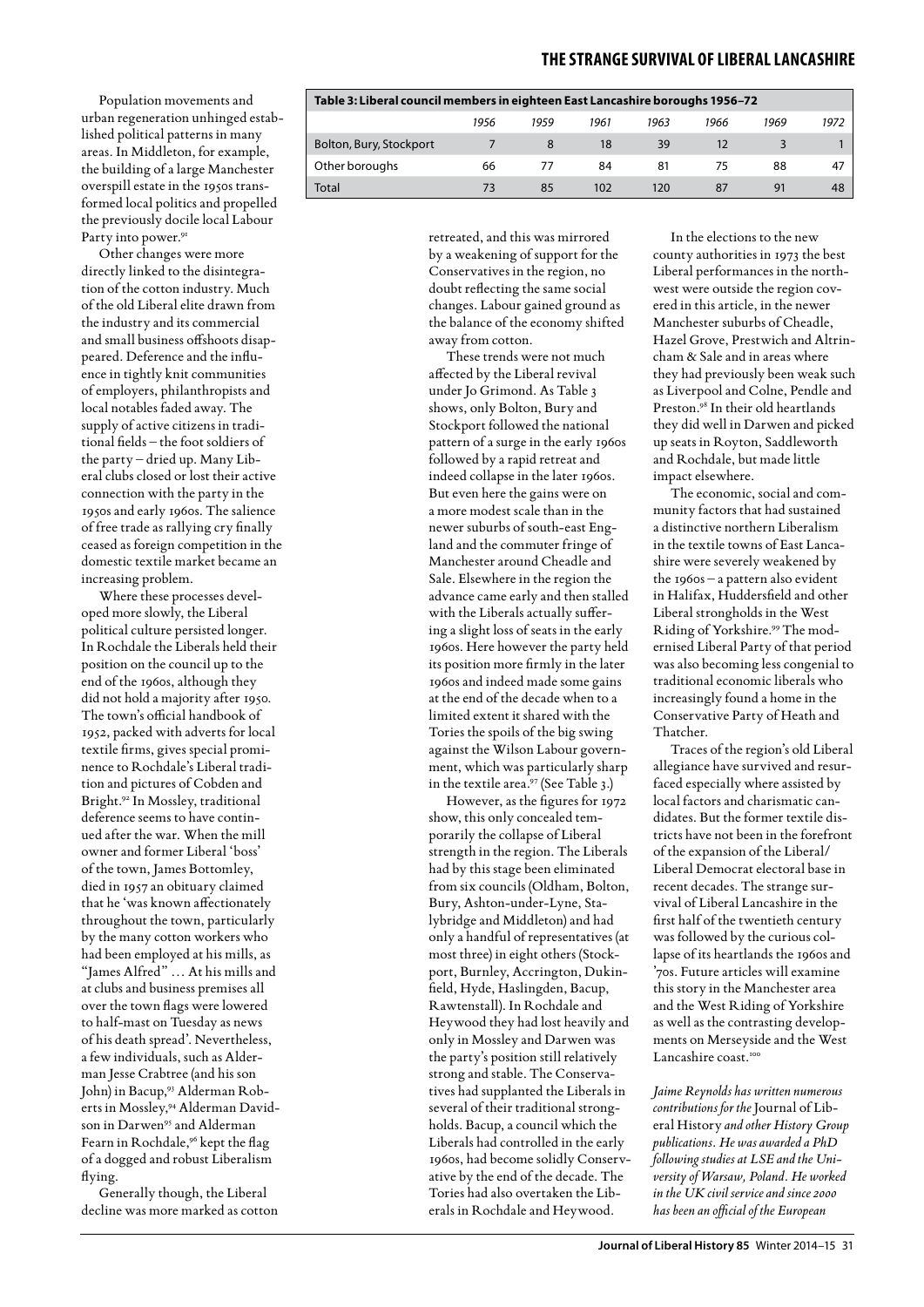*Commission working on international environmental issues. His current research interests are the political parties and the expanding role of women in local government politics in the 1920s and 1930s.*

- 1 M. Egan, *Coming Into Focus The Transformation of the Liberal Party 1945–64* (Saarbrucken, 2009), p. 168.
- 2 P. F. Clarke, *Lancashire and the New Liberalism* (Cambridge, 1971), p. 397.
- 3 Clarke, as above.
- 4 Especially the digital archives of *The (Manchester) Guardian* and *The Times*, UK Data Service, the British Newspaper Archive. The family history site Ancestry UK is also useful for biographical material.
- 5 Clarke, *Lancashire*, p. 10.
- 6 Such as Birkenhead East (from the Liberals) and Manchester Blackley, Rusholme and Moss Side.
- 7 Twenty-nine in 1923 and thirtyone in 1929.
- Fifty-six in 1924 and fifty-nine in 1935.
- Calculated by the author. The data covers the total of councillors and aldermen sitting on the councils in the years specified. For a small number of councils, mostly in 1921, estimates have been used because of lack of data. The total of seats in 1921 was some 1,650 and in 1972 some 2,140. The region covered is modern Lancashire, Greater Manchester and Merseyside, thus including some parts of pre-1974 Cheshire.
- 10 South-east Lancashire was one of only two regions in the country that swung to the Labour Party at the 1959 general election: D. E. Butler and R. Rose, *The British General Election of 1959* (London, 1960), p. 236.
- 11 M. Savage, *The Dynamics of Working-Class Politics: the Labour Movement in Preston 1880–1940*  (Cambridge, 1987) is useful.
- 12 S. Davies and B. Morley, *County Borough Elections in England and Wales 1919–38: A Comparative Analysis*, vol. 1 (Ashgate, 1999).
- 13 Clitheroe elected a Labour MP in 1918 and 1945 but otherwise has always been Tory. Nelson and Colne was always Labour from 1918 to 1970, except in 1931.
- 14 J. Hill, *Nelson: Politics, Economy, Community* (Keele, 1997) is an

excellent analysis of Nelson's economic and political culture. 'Little Moscow' was a misnomer as communist influence was limited and the local Labour tradition owed more to Radical and ILP influences. Hill suggests that 'Red Nelson' would be more apt. The large proportion of immigrants especially from nearby Pennine weaving districts, the absence of big employers to form a patriarchal political class, and the early development, large size and effective organisation of the Nelson Weavers' Association were key factors in the exceptional strength of Labour in Nelson.

- 15 The Liberals began to gain seats in Colne in the early 1970s and became the largest party in the new Pendle District in 1973.
- 16 S. Davies and B. Morley, *County Borough Elections in England and Wales 1919–38: A Comparative Analysis*, vol. 2 (Aldershot, 2000) pp. 316, 333. The Tories had ten. Labour had nine aldermen, the Liberals two and the Conservatives one.
- 17 The Liberals only stood aside at the 1951 and 1955 elections when the Conservatives gained Rochdale.
- 18 It was formed in August 1935 on the initiative of the local Rector in order 'to eliminate political passions from local government'. See *Manchester Guardian*, 22 Aug. 1935.
- 19 William Herbert Booth, a prominent councillor and mayor in 1938, was described in the press as a Liberal National. It was reported in 1937 that Middleton & Prestwich Liberal Association had recently been re-formed: *Manchester Guardian* 2 Sept. 1937.
- 20 Mary Gertrude Emmott (neé Lees) (1866–1954), daughter of cotton spinner, 1887 married Alfred Emmott (1858–1926), cotton manufacturer, Liberal MP for Oldham 1899-1911, 1st Baron Emmott 1911. They were mayor and mayoress of Oldham 1891. She was Liberal candidate for Oldham 1922. Vice-president of the Liberal Council 1929–31. Prominent Liberal National in late 1930s.
- 21 John Samuel Dodd (1904–73), engineer, director of familyowned Sun Cotton Mill, one of largest in Oldham. Liberal councillor and parliamentary

candidate for Oldham 1929. Liberal National MP for Oldham 1935–45.

- 22 James Taylor Middleton (1887– 1957), solicitor, son of a Liberal mayor of Oldham. Councillor for Hollinwood ward 1936–48 and numerous times Liberal candidate. Three times parliamentary candidate. President Oldham Liberal Association. President of NW Liberal Federation in 1950s. On executive of Liberal Party Organisation.
- 23 See D. Dutton, *Liberals in Schism – A History of the National Liberal Party* (London, 2008), pp. 91, 99.
- 24 *Manchester Guardian*, 19 Oct. 1936.
- 25 Enabling J. T. Middleton to gain Hollinwood ward in 1936 for example.
- 26 J. G. Bulpitt, *Party Politics in English Local Government* (London, 1967), pp. 22–39.
- 27 Cyril Smith (1928–2010), active Liberal Rochdale, Stockport 1945–50, on executive NLYL. Councillor Rochdale Labour 1952–66, Independent 1966–70. Mayor. Rejoined Liberals 1970. MP for Rochdale 1972–92. Unitarian.
- 28 In West Riding of Yorkshire.
- 29 Davies and Morley, *County Borough Elections*, vol. 1, pp. 463–542.
- 30 Thomas Connor (1896–1988), commercial traveller. Labour councillor Bolton 1929–38. Liberal councillor 1938–61. Alderman 1961–67. Mayor 1963–64. Leader Liberal group in 1960s. Secretary Bolton Liberal Association and chairman from 1944. Failed to regain Smithills 1967. Rejoined Labour Party 1967.
- 31 B. J. Evans and A. J. Taylor, 'Rise and Fall of Two-party Electoral Cooperation (Huddersfield and Bolton)', *Political Studies*, xxxii (1984), pp. 257–272.
- 32 In Cheshire, as were Dukinfield, Hyde and Stalybridge.
- 33 *Manchester Guardian*, 6 May 1953.
- 34 A resolution adopted at the 1958 Liberal Assembly declared that the party 'can, in no foreseeable circumstances, enter into pacts, with either the Conservative Party or the Labour Party on the national or local level; whilst in view of the undemocratic nature of the present electoral system, welcoming the opportunity of presenting the Liberal case in a straight fight against either

Conservatives or Socialists, should such opportunities afford themselves'.

- 35 E. D. Smithies, 'The Contrast Between North and South in England 1918–39: A Study of Economic, Social and Political Problems with particular reference to the Experience of Burnley, Halifax, Ipswich and Luton' (DPhil thesis, University of Leeds, 1974), p. 287.
- 36 For example in 1955 H. J. Hallam wrote of the very strong Liberal traditions in Radcliffe preserved by the Municipal Party, long after Liberals had ceased to contest local elections independently, see H. J. Hallam in D. Butler, *The British General Election of 1955*  (London, 1956), p. 145.
- 37 Even in a town like Middleton where Lib–Con collaboration was close, the Liberals fiercely defended their independence. In 1951 a Liberal councillor publicly denounced what he claimed were Conservative attempts to force him to stand as a Tory and turn the council into a 'closed shop': *Manchester Guardian*, 2 Nov. 1951. For more on Middleton and on Rochdale, see Bulpitt, *Party Politics*, ch. 1 and 4.
- 38 Burnley Liberal Association affiliated to the Liberal Party Organisation in June 1946. It had previously aligned with the Liberal Nationals without formally affiliating to the Liberal National organisation. See *Manchester Guardian*, 24 Jun. 1946.
- 39 Unlike in Liverpool and Manchester for instance where a Liberal alderman survived in the 1950s only due to Conservative support.
- 40 E. J. Cleary and H. Pollins, 'Liberal Voting in the General Election of 1951', *The Sociological Review*, vol. 1, issue 2, Dec 1953, p. 39.
- 41 Arthur Douglas Worsley (1891– 1965), born Pendleton. Father was mayor of Salford. Organiser for NW Liberal Federation from 1927, secretary 1932–58.
- 42 Clarke, *Lancashire*, pp. 272–3. 43 M. Kinnear, *The British Voter*
- *An Atlas and Survey since 1885* (London, 1968), pp. 125–6. The detailed figures are: Rochdale 6.4 per cent; Heywood & Radcliffe 6.2 per cent; Stalybridge & Hyde 4.4 per cent; Mossley 4.6 per cent; Darwen 10.0 per cent;